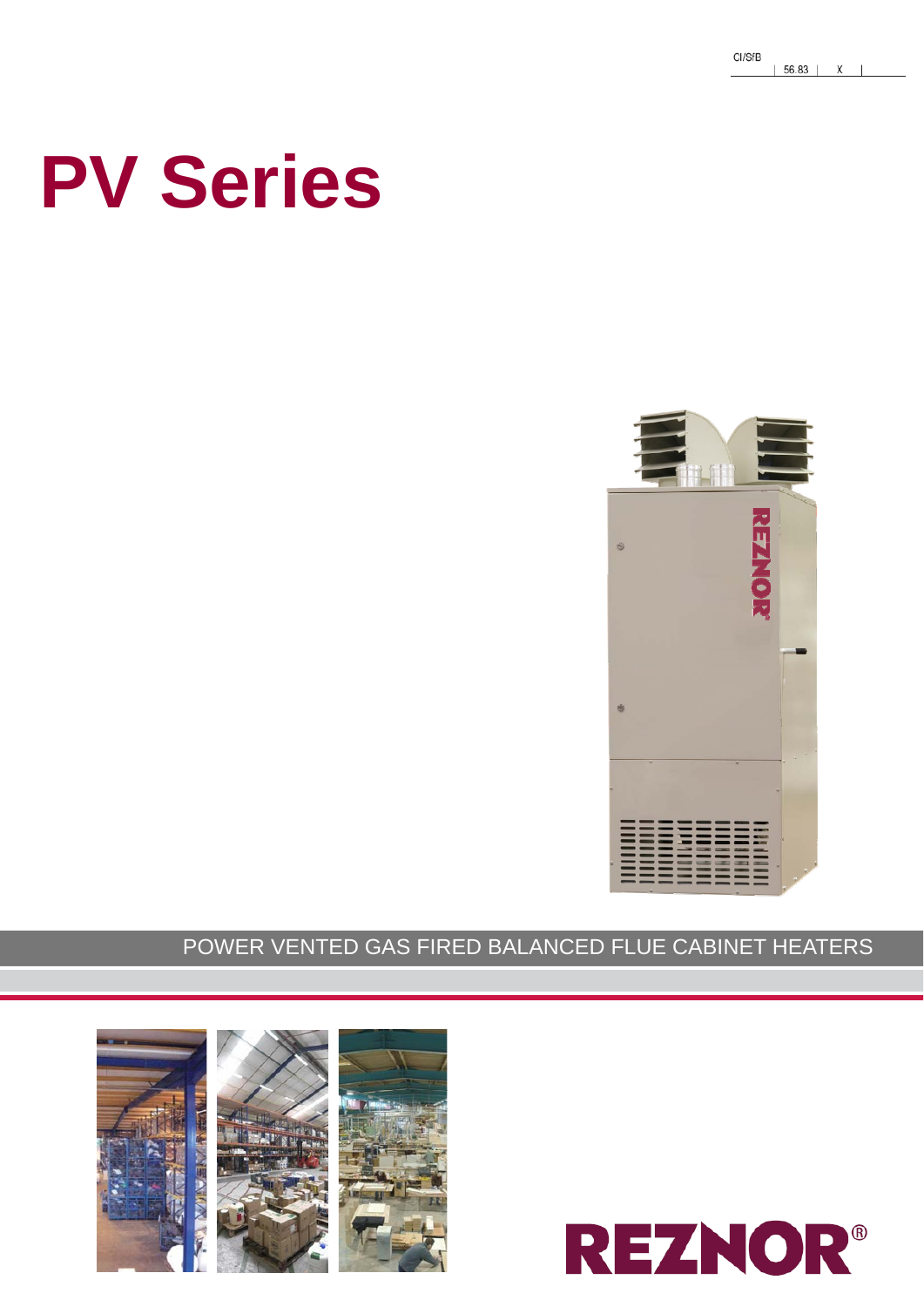## **PV Series**

GAS FIRED BALANCED FLUE CABINET HEATERS

#### **Introduction**

The Reznor PV range of vertical gas fired cabinet heaters is suitable for a wide variety of commercial and industrial applications.

Suitable for freeblowing applications PVN models are supplied complete with adjustable discharge nozzles. For ducted air installations PVD units are supplied complete with a duct outlet spigot.

Units are fully CE certified and manufactured in accordance with ISO 9001 accreditation.

#### **Model Range**

The PV cabinets are available in six heat outputs from 29kW to 144kW, standard units are suitable for natural gas (G20) and units may also be specified as an option to operate on Propane (G31).

#### **ECA**



This symbol verifies that the PV Series has been independently assessed and qualifies for the ECA scheme, an upfront tax relief enabling businesses that invest in energy-saving equipment to claim 100% first-year capital allowances against their taxable profits.

#### **Optional Equipment**

A range of options are available. These include:

- Stainless steel heat exchangers
- Hi/lo burner
- Inlet filters
- Duct inlet spigots

#### **Applications**

- Factories
- Greenhouses
- Warehouses
- Workshops
- Showrooms





#### **Specification**

#### **Heat Exchanger and Burner**

Four pass aluminised steel cross flow heat exchanger. The tubes are expanded into the box thereby eliminating the possibility of weld failure and to ensure enhanced life expectancy. Stainless steel heat exchanger tubes are available as an option.

Units are fitted with low noise burner complete with electronic ignition, safety flame monitoring and overheat protection.

The heat exchanger and burner combination provides high thermal efficiencies in excess of 91% (net CV).

#### **Air Distribution**

Double inlet centrifugal fans circulate large air volumes evenly across the heat exchanger to give low surface temperatures and optimised heat transfer.

Free blowing units are supplied complete with aerodynamic discharge nozzles for extended throws. Nozzles are complete with horizontal louvres and may be rotated through 360º to ensure good air distribution.

#### **Cabinets**

Manufactured from electro zinc coated steel the cabinet is finished in a stove hardened epoxy powder paint finish to provide a robust and durable case. For safety and aesthetics all controls are fully enclosed behind a full width hinged access door fitted to the front of the heater.

#### **Controls**

Units are supplied complete with an integral fully optimised electronic time and temperature control system with password protection facility.

If required an optional remote panel or a remote temperature sensor can be supplied loose for on site wiring by the installation contractor.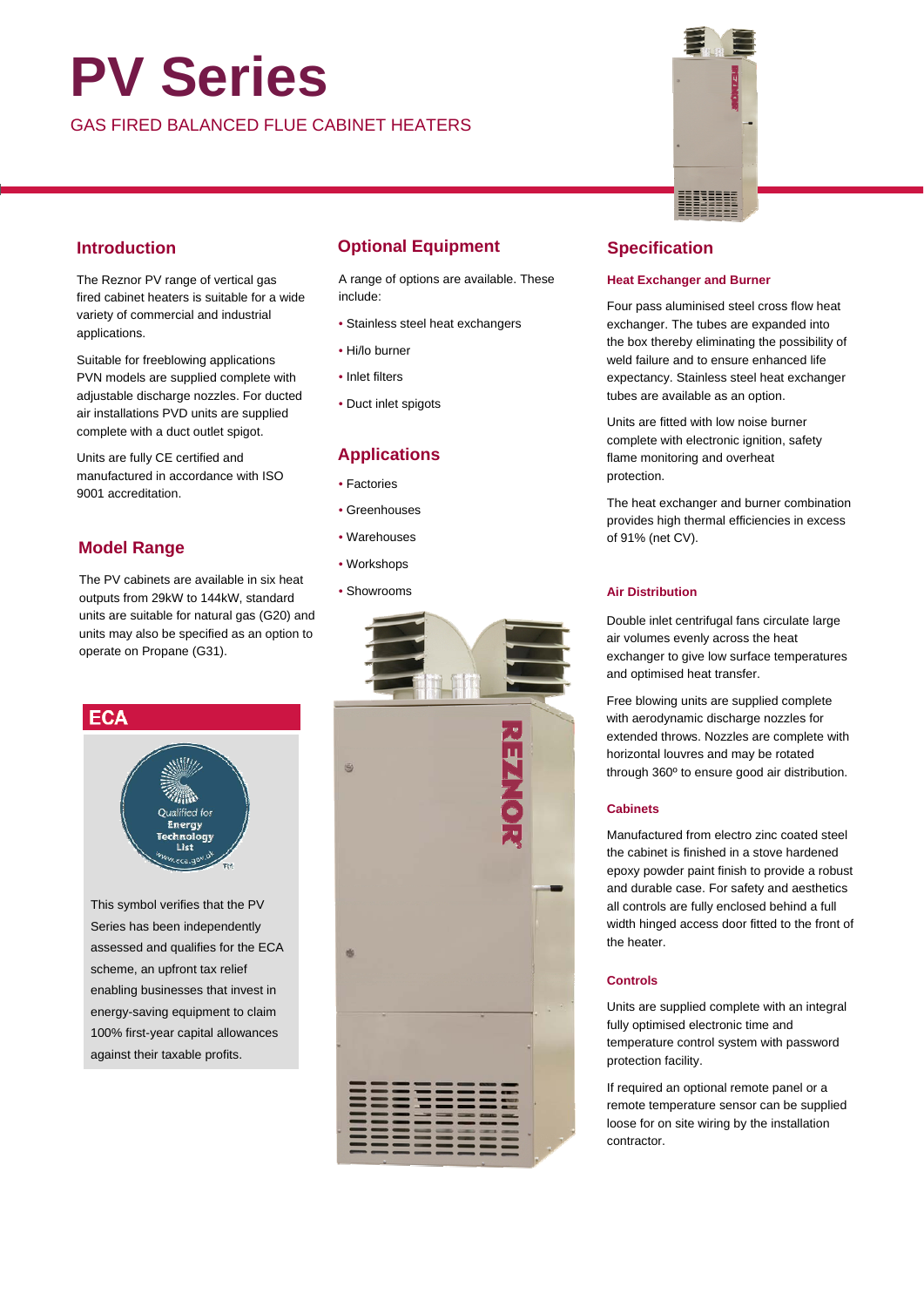#### **Installation**

Units should be installed on a flat non combustible base capable of supporting the unit weight and ensuring that the recommended clearances for correct airflows and service access are observed.

Consideration must also be given to the route and length of the flue, and if required the ducted combustion air inlet.

#### **Versatile Flue Installation**

Heaters are fitted with an integral flue fan and are CE certified to be used as either balanced flue room sealed or fan assisted appliances.

The balanced flue terminals provide both the flue outlet and combustion air inlet.

Where heaters are installed without connection to combustion air pipework, adequate provision must be made for combustion air ventilation.

The integral flue fan permits both roof and wall terminations and allows the heater to be sited several metres away from the flue exit.



Balanced flue wall outlet (type C12) eliminates expensive roof opening and flashing



Fan assisted flue through wall (type B22) without combustion air pipe eliminates expensive roof opening and flashing



Balanced flue roof outlet (type C32)



Fan assisted flue through roof (type B22) without combustion air pipe

| <b>TECHNICAL DATA</b>                                                                                                                                   |                                                 |                                               |                                               |                                               |                                                |                                                  |                                                  |
|---------------------------------------------------------------------------------------------------------------------------------------------------------|-------------------------------------------------|-----------------------------------------------|-----------------------------------------------|-----------------------------------------------|------------------------------------------------|--------------------------------------------------|--------------------------------------------------|
| <b>Model</b>                                                                                                                                            |                                                 | <b>PV 30</b>                                  | <b>PV 50</b>                                  | <b>PV 72</b>                                  | <b>PV 95</b>                                   | <b>PV 120</b>                                    | <b>PV 145</b>                                    |
| Nominal heat output<br>Airflow<br>Temperature rise<br>Throw <sup>1</sup> (PVN)<br>Static pressure (PVD)                                                 | kW<br>$m^3/h$<br>$^{\circ}C$<br>m<br>Pa         | 29<br>2880<br>30<br>18<br>80                  | 49<br>3780<br>38<br>19<br>110                 | 72<br>5400<br>39<br>19<br>100                 | 96<br>8280<br>34<br>26<br>130                  | 120<br>10980<br>32<br>29<br>150                  | 144<br>13176<br>32<br>26<br>150                  |
| <b>Gas Consumption</b><br>Natural gas G20<br>Propane G31<br>Gas connection <sup>2</sup><br>Minimum gas inlet pressure<br>Natural gas G20<br>Propane G31 | $m^3/h$<br>$m^3/h$<br><b>Rc</b><br>mbar<br>mbar | 3.38<br>1.30<br>$\frac{1}{2}$<br>17.5<br>37.0 | 5.63<br>2.16<br>$\frac{1}{2}$<br>17.5<br>37.0 | 8.33<br>3.21<br>$\frac{3}{4}$<br>17.5<br>37.0 | 11.12<br>4.28<br>$\frac{3}{4}$<br>17.5<br>37.0 | 13.87<br>5.34<br>$\frac{3}{4}$ "<br>17.5<br>37.0 | 16.63<br>6.41<br>$\frac{3}{4}$ "<br>17.5<br>37.0 |
| <b>Electrics</b><br>Supply<br>Optional<br>FLC (std motor)<br>FLC (optional motor                                                                        | V/ph/hz<br>V/ph/hz<br>amp<br>amp                | 230/1/50<br>n/a<br>5.1<br>n/a                 | 230/1/50<br>n/a<br>5.1<br>n/a                 | 230/1/50<br>n/a<br>5.0<br>n/a                 | 415/3/50<br>230/1/50<br>3.6<br>8.0             | 415/3/50<br>230/1/50<br>3.6<br>10.0              | 415/3/50<br>n/a<br>6.5<br>n/a                    |
| Flue diameter<br>Combustion air diameter<br>Maximum horizontal run <sup>4</sup><br>Maximum vertical run <sup>4</sup>                                    | mm <sub>0</sub><br>mm ø<br>m<br>m               | 100<br>100<br>6.0<br>10.0                     | 100<br>100<br>6.0<br>10.0                     | 130<br>130<br>8.0<br>10.0                     | 130<br>130<br>8.0<br>10.0                      | 130<br>130<br>8.0<br>10.0                        | 130<br>130<br>8.0<br>10.0                        |
| Nozzles (PVN)<br>Noise level <sup>3</sup><br>Net weight (PVN)                                                                                           | no.<br>dB(A)<br>Kg                              | 2<br>59<br>192                                | $\overline{2}$<br>60<br>202                   | 3<br>68<br>330                                | 3<br>70<br>380                                 | 3<br>70<br>440                                   | $\overline{4}$<br>72<br>460                      |

1 Throw is dependent on building height, room temperature and nozzle settings.

2 Gas lines must be adequately sized and reduced at appliance as required

3 Noise levels measured at 5 metres from appliance 4 Reduce distance by 1.0m for every 90°degree elbow & 0.8m for 45°degree elbow